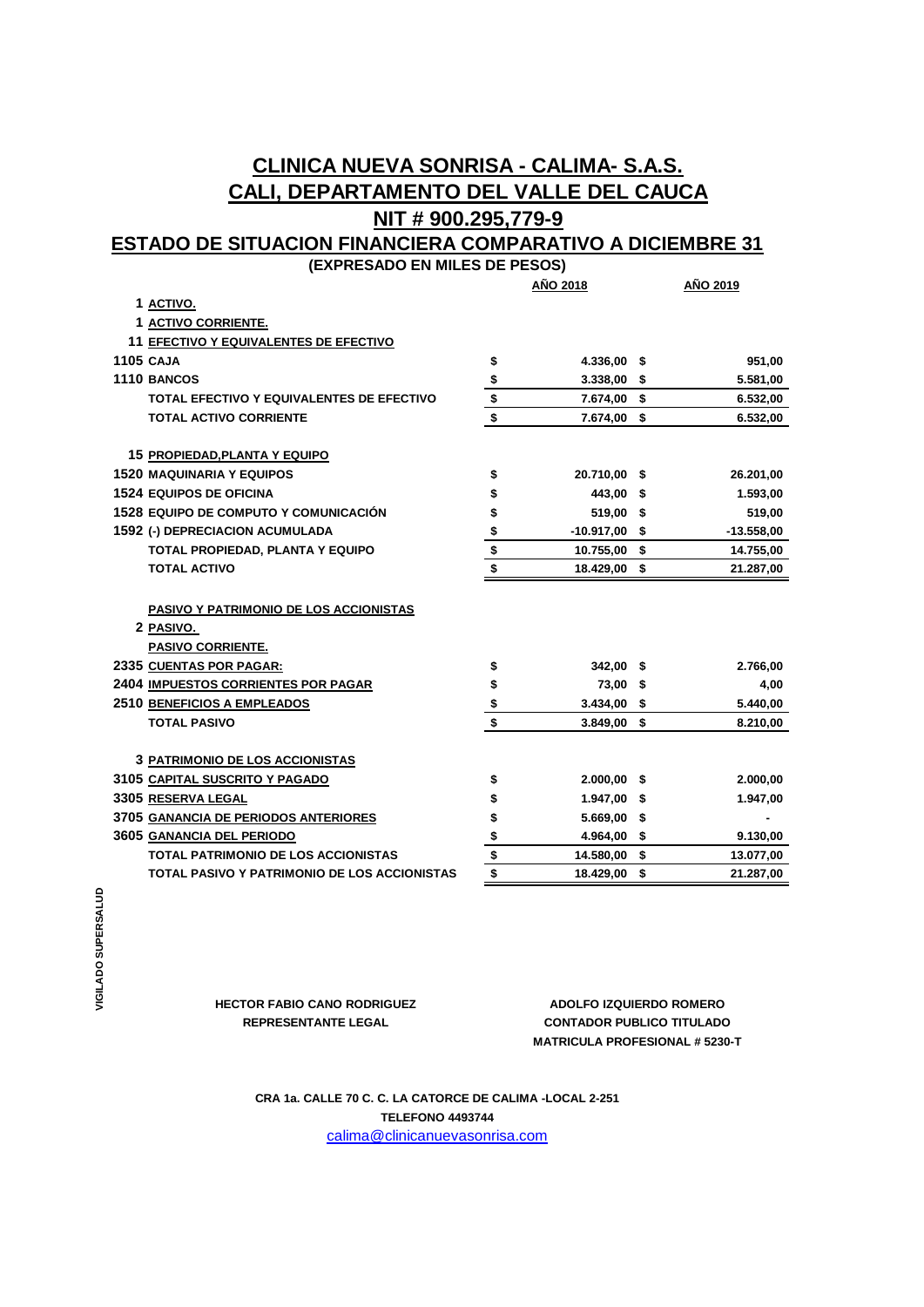## **CLINICA NUEVA SONRISA - CALIMA- S.A.S. NIT # 900.295,779-9 CALI, DEPARTAMENTO DEL VALLE DEL CAUCA**

## **ESTADO DEL RESULTADO INTEGRAL A DICIEMBRE 31 DE**

**(EXPRESADO EN MILES DE PESOS)**

|      |                                               |                                                                           | <b>AÑO 2018</b> |      | <u>AÑO 2019</u> |
|------|-----------------------------------------------|---------------------------------------------------------------------------|-----------------|------|-----------------|
|      | 4 INGRESOS DE ACTIVIDADES ORDINARIAS          |                                                                           |                 |      |                 |
|      | 4165 SERVICIO ODONTOLOGICO                    |                                                                           |                 |      |                 |
|      | <b>TOTAL INGRESOS</b>                         | \$                                                                        | 194.014,00 \$   |      | 300.604,00      |
| 6    |                                               | $\sqrt{2}$                                                                | 194.014,00      | \$   | 300.604,00      |
|      | 61 COSTOS DE VENTAS Y PRESTACION DE SERVICIOS |                                                                           |                 |      |                 |
| 6165 | SERVICIOS SOCIALES Y DE SALUD                 | $\frac{1}{2}$                                                             | 67.071,00       | \$   | 97.504,00       |
|      | <b>TOTAL COSTOS</b>                           | \$                                                                        | 67.071,00       | \$   | 97.504,00       |
|      | <b>GANANCIA BRUTA</b>                         | \$                                                                        | 126.943,00      | \$   | 203.100,00      |
|      | <b>42 OTROS INGRESOS.</b>                     |                                                                           |                 |      |                 |
|      | <b>4205 FINANCIEROS</b>                       | \$                                                                        | $1,00$ \$       |      |                 |
|      |                                               |                                                                           |                 |      | 1,00            |
|      | 5 GASTOS                                      |                                                                           |                 |      |                 |
|      | 51 GASTOS DE ADMINISTRACION                   |                                                                           |                 |      |                 |
| 5105 | DE PERSONAL                                   | \$                                                                        | 31.882,00 \$    |      | 37.462,00       |
| 5110 | <b>HONORARIOS</b>                             | \$                                                                        | 17.370,00       | - \$ | 68.890,00       |
| 5115 | <b>IMPUESTOS</b>                              | \$                                                                        | 1.728,00        | - \$ | 1.472,00        |
| 5120 | <b>ARRENDAMIENTOS</b>                         | \$                                                                        | 38.678,00       | S.   | 42.057,00       |
| 5130 | SEGUROS/AFILIACIONES                          | \$                                                                        | 178,00          | \$   | 192,00          |
| 5135 | <b>SERVICIOS</b>                              | \$                                                                        | 20.820,00       | S.   | 24.654,00       |
| 5140 | <b>GASTOS LEGALES</b>                         | \$                                                                        | 1.150,00        | - \$ | 1.700,00        |
| 5145 | <b>MTTO Y REPARACIONES</b>                    | \$                                                                        | 1.430,00        | \$   | 2.967,00        |
| 5160 | <b>DEPRECIACIONES</b>                         | \$                                                                        | 2.167,00        | \$   | 2.642,00        |
| 5195 | <b>DIVERSOS</b>                               | \$                                                                        | 1.739,00        | \$   | 3.904,00        |
|      | <b>TOTAL GASTOS DE ADMINISTRACION</b>         | \$                                                                        | 117.142,00      | \$   | 185.940,00      |
|      | <b>53 GASTOS FINANCIEROS</b>                  |                                                                           |                 |      |                 |
| 5305 | <b>BANCARIOS</b>                              | $\frac{1}{2}$                                                             | 2.138,00        | \$   | 3.254,00        |
|      | <b>GANANCIA ANTES DE IMPTOS DE RENTA</b>      |                                                                           | 7.664,00        | \$   | 13.907,00       |
|      | 5404 GASTO POR IMPTO DE RENTA Y CREE          | $\begin{array}{c c}\n\bullet & \bullet \\ \bullet & \bullet\n\end{array}$ | $-2.700,00$     | \$   | $-4.777,00$     |
|      | 3605 GANANCIA DEL PERIODO                     |                                                                           | 4.964,00        | \$   | 9.130,00        |

VIGILADO SUPERSALUD **VIGILADO SUPERSALUD**

**HECTOR FABIO CANO RODRIGUEZ**

**ADOLFO IZQUIERDO ROMERO REPRESENTANTE LEGAL CONTADOR PUBLICO TITULADO MATRICULA PROFESIONAL # 5230-T**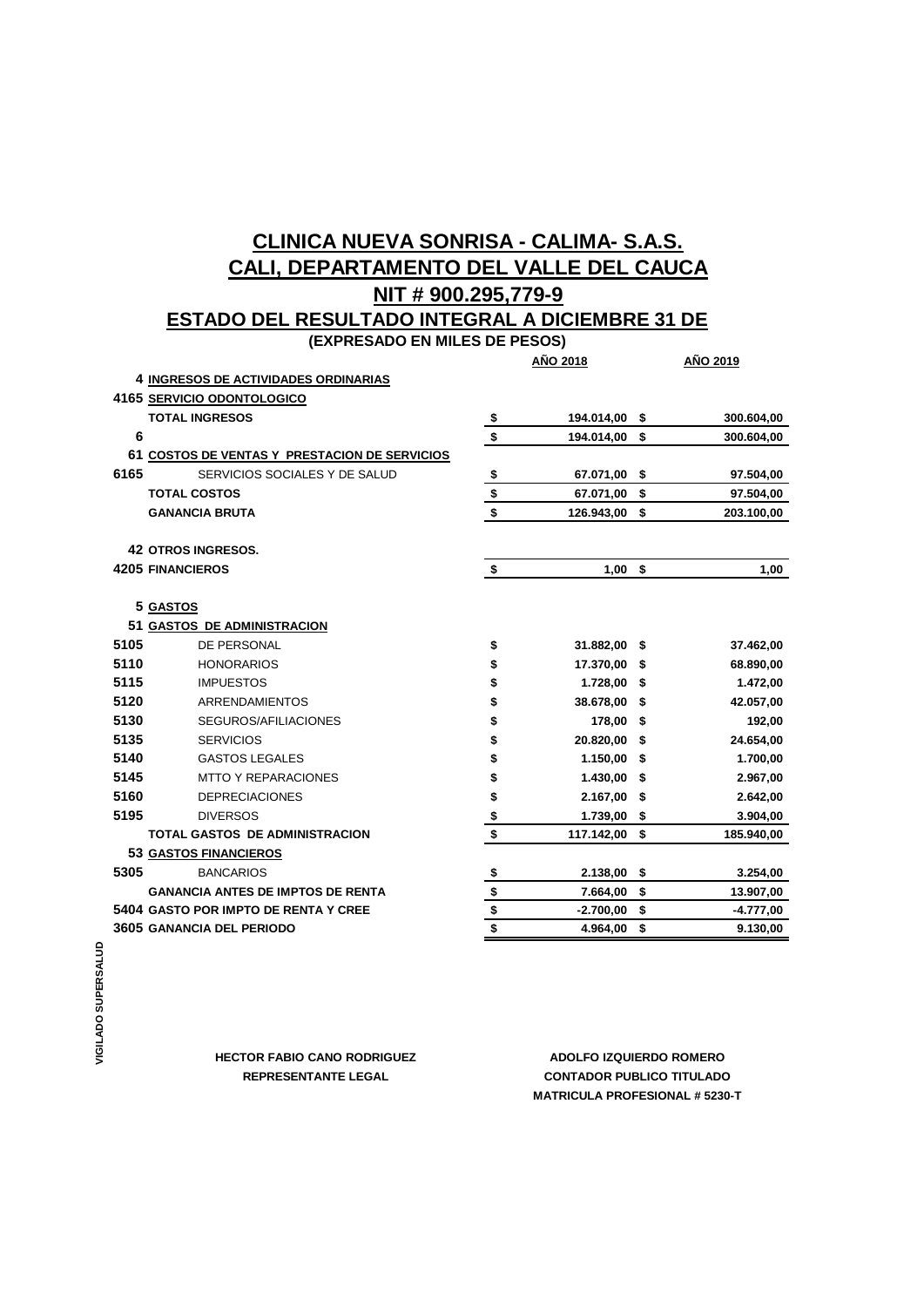**TELEFONO 4493744** [c](mailto:calima@clinicanuevasonrisa.com)alima@clinicanuevasonrisa.com **CRA 1a. CALLE 70 C. C. LA CATORCE DE CALIMA -LOCAL 2-251**